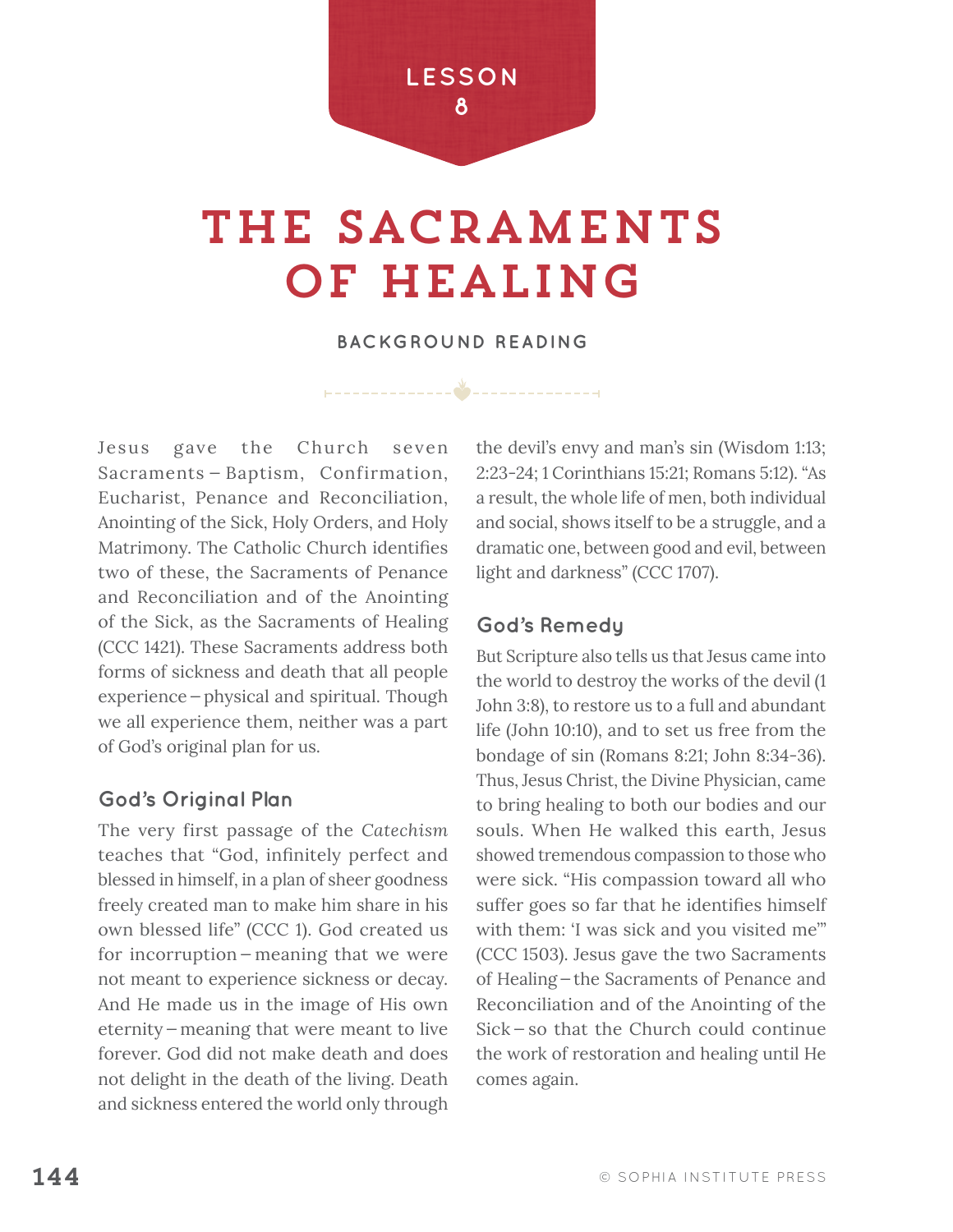After Baptism, it is the Sacrament of Penance and Reconciliation that heals us from both spiritual sickness (by the forgiveness of venial sins) and spiritual death (by the forgiveness of mortal sins). Through it, our relationship with God is restored. Only God can forgive sins, and those to whom He has entrusted the power to do so, in His name. Thankfully, He has made this power readily available to us through His priests (CCC 986- 987).

In the Anointing of the Sick we can receive healing for our physical illnesses (if that is what is best for our soul) and strength for our final journey to God. In addition to the anointing we can receive the Eucharist as Viaticum—"food for the journey." This can be a great spiritual help to us because, "as bodily nourishment restores lost strength, so the Eucharist strengthens our charity, which tends to be weakened in daily life" (CCC 1394). The reception of the Body and Blood of Christ, at the time of one's passing over to God the Father, is a great source of encouragement as we recall Jesus' words in the Gospel of John: "He who eats my flesh and drinks my blood has eternal life, and I will raise him up on the last day" (John 6:54).

### **God's Love and Compassion**

Jesus' compassion and love for those who suffer has been the inspiration for Christians throughout the ages, and they have generously responded to the sick and the dying. One of the Corporal Works of Mercy is to visit the sick, and one of the Spiritual Works of Mercy is to comfort the sorrowing. Many saints have encouraged us to recognize that among the best ways we can help our friends, family, and loved ones is to invite them to the Sacrament of Penance and Reconciliation so that they can experience the same joy, freedom, and healing that we receive through it.

Our God is a God of deep love and unending mercy. He desires that not one of us be lost or far from Him. Through the Sacrament of Penance and Reconciliation He continually reaches out to us with His arms of pardon and peace. Nothing we have done is unforgivable or beyond His mercy. In the Sacrament of the Anointing of the Sick, He offers us healing, forgiveness, and grace for our final journey home.

"Thus, just as the sacraments of Baptism, Confirmation, and the Eucharist form a unity called 'the sacraments of Christian initiation,' so too it can be said that Penance, the Anointing of the Sick and the Eucharist as Viaticum constitute at the end of Christian life 'the sacraments that prepare for our heavenly homeland' or the sacraments that complete the earthly pilgrimage" (CCC 1525). From birth to death Christ comes to us in the power of His Sacraments. His grace is always sufficient for our lives—and for our everlasting life.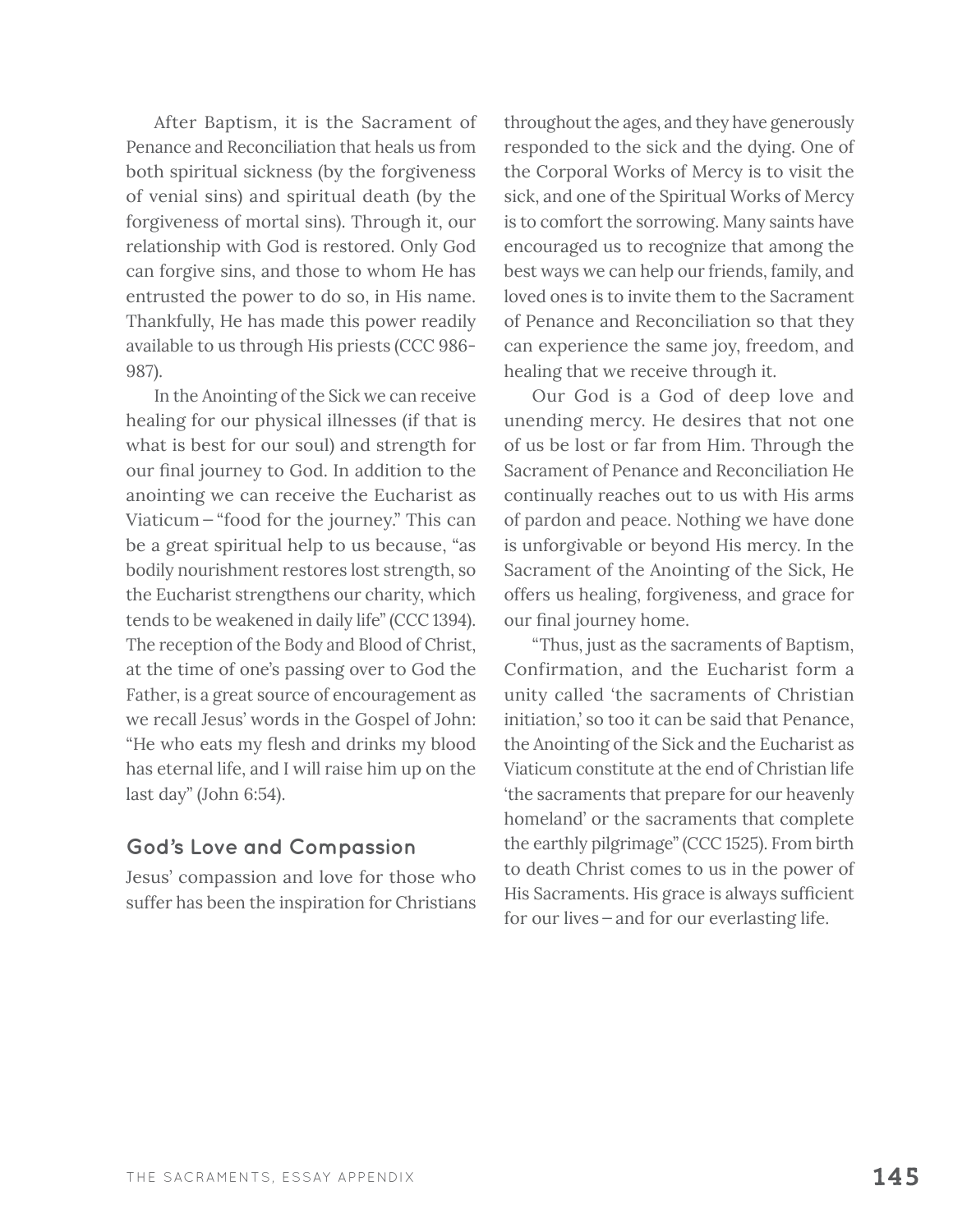

## restoring our relationship with god

**BACKGROUND READING**

Do you sometimes feel as if you are at odds with everyone—even yourself?

Do you ever wish you could start over with a clean slate?

Would you like to have a more intimate relationship with God?

In the Sacrament of Penance and Reconciliation, God enables us to satisfy these longings, which is why the *Catechism* calls it a Sacrament of Healing (CCC1421). After Baptism it is this Sacrament that provides spiritual healing through the forgiveness of sins and the restoration of our relationship with God.

### **The Sacrament of Penance and Reconciliation**

This Sacrament was instituted by Jesus as a gift of God's mercy. In the Sacrament of Penance and Reconciliation, we confess our sins to God (through the priest), and the priest assigns us a penance—usually prayers to say or a good deed to perform. To make a good confession, we must have contrition (or sorrow) for our sins, sincerely commit to work at not sinning again, and, as much as possible, avoid the circumstances that tempt us to sin. In turn, God, through His minister the priest, absolves us of our sins.

Jesus granted His Apostles the authority to hear and forgive sins when He said, "Whose sins you forgive are forgiven them, and whose sins you retain are retained" (John 20:23). Such a verbal confession is in keeping with the requirements of our human nature, as the *Catechism* explains: "Confession to a priest is an essential part of the sacrament of Penance…'for if the sick person is too ashamed to show his wound to the doctor, the medicine cannot heal what it does not know'" (CCC 1456).

### **The Fruits of Penance and Reconciliation**

The Sacrament of Penance and Reconciliation is sometimes called the Sacrament of Joy because of the tremendous benefits it gives us. God's love is imparted to the sinner, who is restored to His grace and strengthened to sin no more. The Sacrament brings about a "spiritual resurrection," restoring the dignity and blessings of the life of the children of God. The sinner gains an intimate friendship with God and is reconciled with the Church,